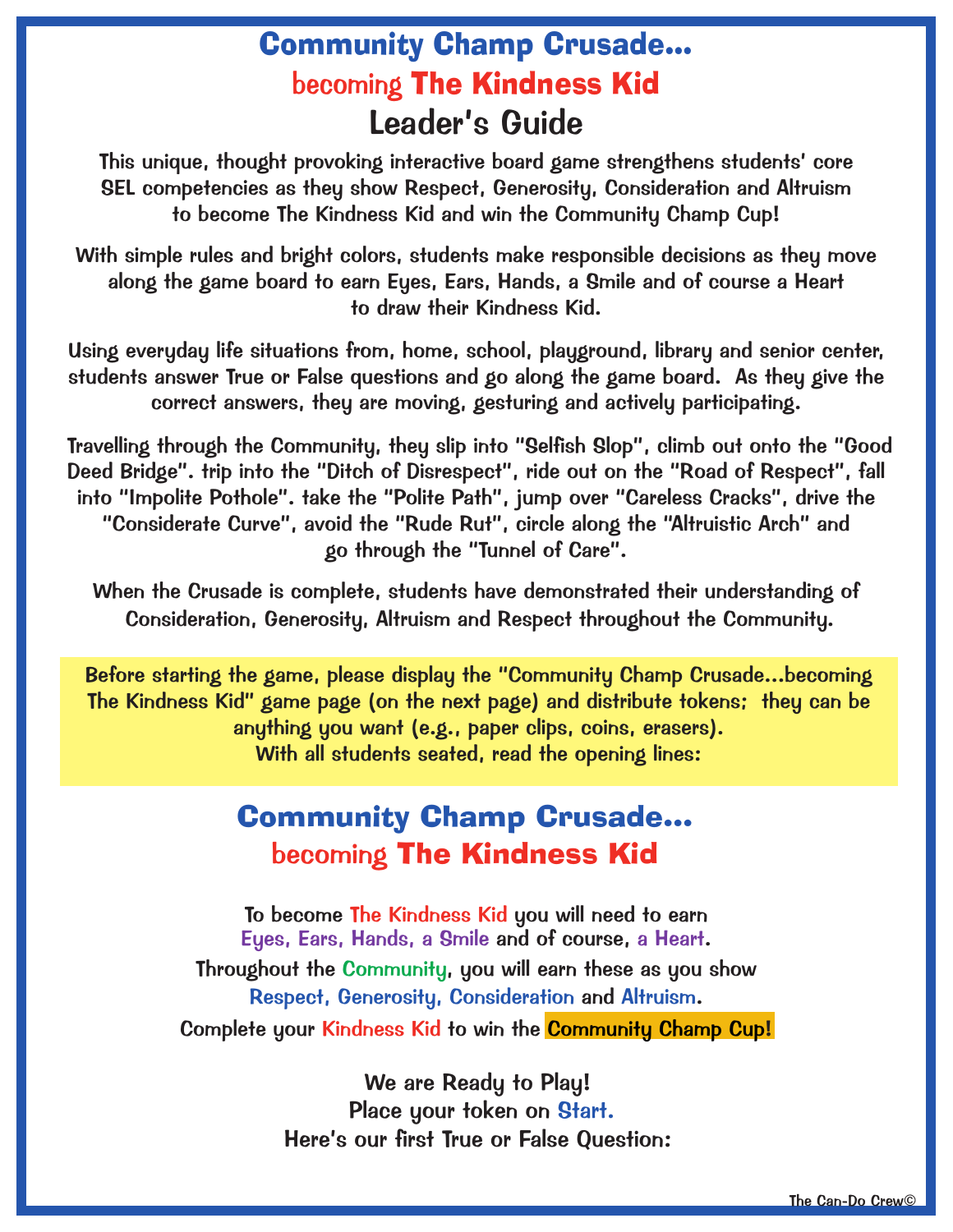# Community Champ Crusade... becoming The Kindness Kid

To become The Kindness Kid you will need to earn Eyes, Ears, Hands, a Smile and of course, a Heart.

Throughout the Community, you will earn these as you show Respect, Generosity, Consideration and Altruism. Complete your Kindness Kid to win the Community Champ Cup!

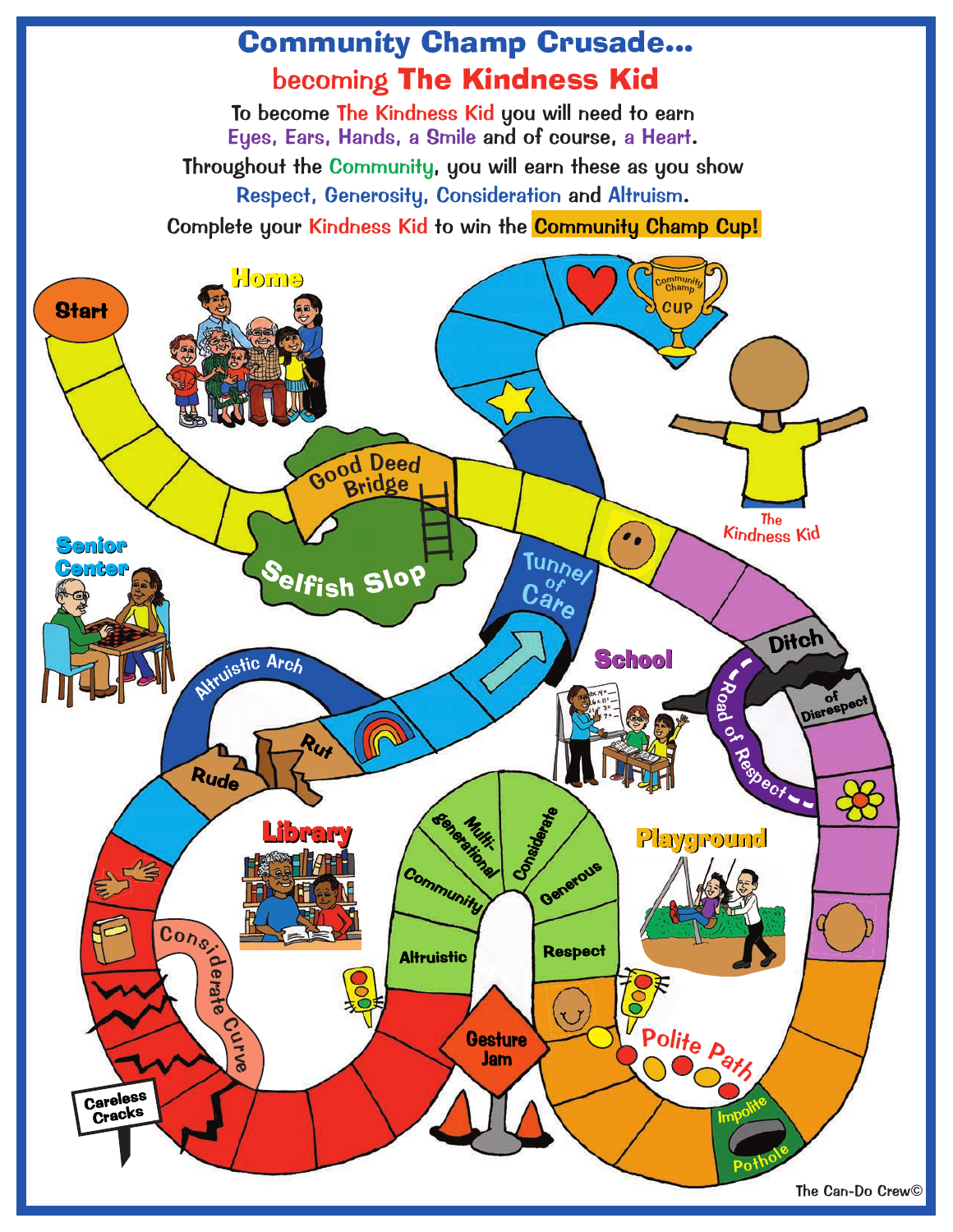### Community Champ Crusade... becoming The Kindness Kid Leader Questions

- 1. You show RESPECT when you listen quietly as an older person speaks to you. Touch your ears if you think this is True. The answer is True. Move ahead 3 spaces.
- 2. You are being ALTRUISTIC when you offer to carry your great aunt's groceries up the stairs. Walk in place if you think this is True. The answer is TRUE. This is a Good Deed. Move ahead 3 spaces to the Good Deed Bridge.
- 3. When your brother needs to use a pencil, you do not offer to lend yours. Blink twice if you think you are being GENEROUS. You are NOT being GENEROUS. You slip into the Selfish Slop. Move to the Selfish Slop.
- 4. You are GENEROUS when you spend the time to make a handmade gift for your Grandma. Touch your heart if you think this is True. The answer is TRUE. This is a Good Deed. Take the Good Deed Ladder out of the Selfish Slop to the House.
- 5. You are CONSIDERATE when you help your Mom clean-up after dinner because she is very tired. Wave your hands if you think this is True. The answer is True. Move ahead 2 spaces to the EYES. Draw the EYES on the Kindness Kid.
- 6. You are being ALTRUISTIC when you let your classmate go ahead of you in line. Hop on one foot if you think this is True. The answer is TRUE. Move ahead 2 spaces.
- 7. You yell out a question when your teacher is giving instructions to the class. Touch your head if you think you are showing RESPECT. You are NOT showing RESPECT. Move Ahead 1 space. You fall into the Disrespectful Ditch.
- 8. When your coach introduces you to his father, you say hello and shake hands. Shake your hands if you are showing RESPECT. You are showing RESPECT. Take the Road of Respect out of the Ditch to the flower.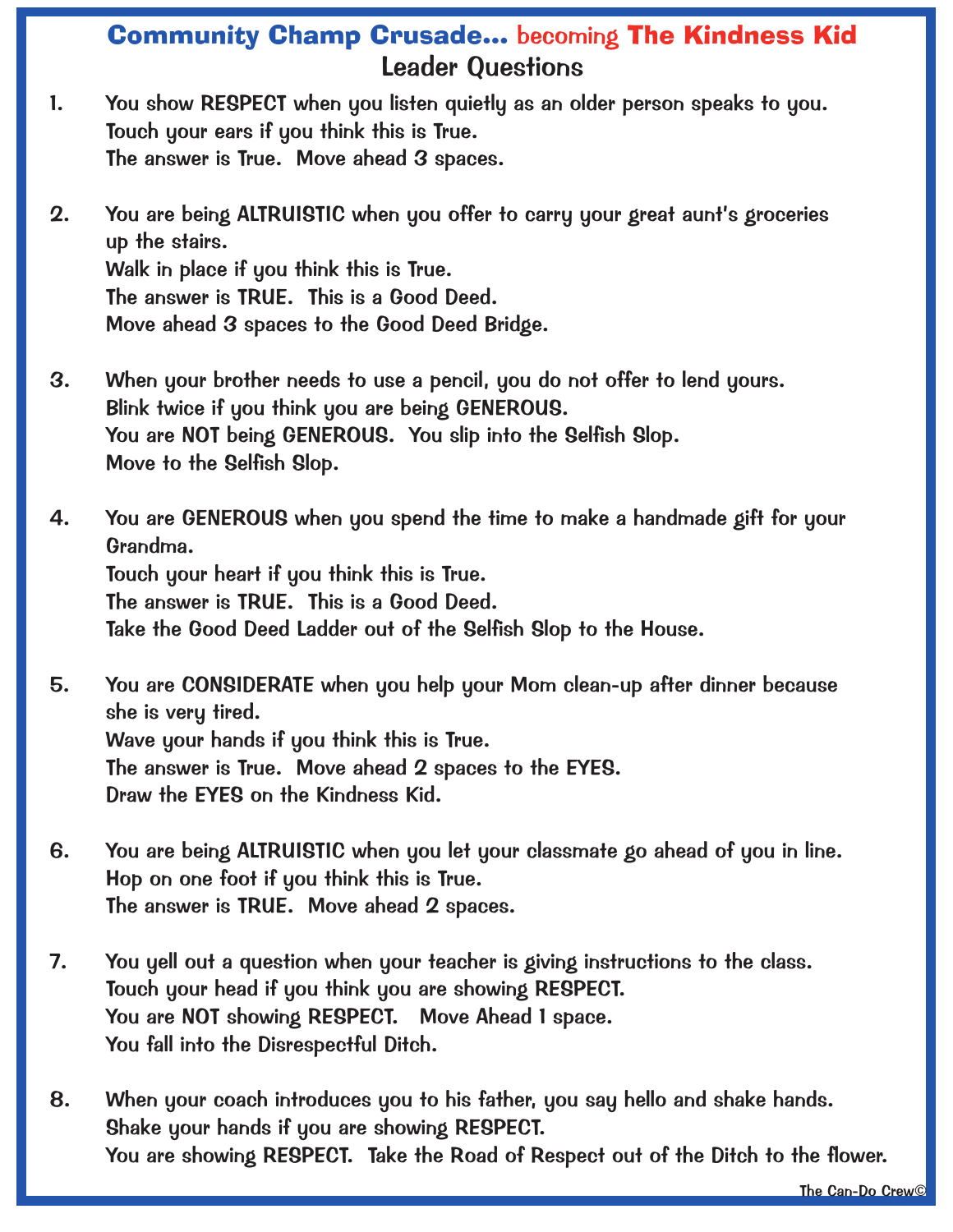### Community Champ Crusade... becoming The Kindness Kid Leader Questions page 2

9. When you see your teacher carrying a large stack of books, you stop drawing and offer to help her. Touch your knees if you think you are being CONSIDERATE.

You are being CONSIDERATE. Move ahead 2 spaces to the EARS. Draw EARS on the Kindness Kid.

- 10. When you accidently bump the person next to you in line, you do NOT say excuse me. Kick your foot if you think you are being CONSIDERATE. You are NOT being CONSIDERATE. Move ahead 3 spaces. You stumble into the Impolite Pothole.
- 11. You are POLITE when you say thank you to your teammate for teaching you how to dribble the basketball better. Pretend to dribble a basketball if you think this is True. The answer is True. You are being POLITE and your teammate is being GENEROUS with his Time and Talent. Take the Polite Path out of the Impolite Pothole to the SMILE. Draw the SMILE on the Kindness Kid.
- 12. Uh oh! You've hit a Red Light at Gesture Jam. Stand up. We need to make the correct Gesture Signal on each space to move ahead.
	- Respect **Generous Considerate Multigenerational Community Altruistic**
- 13. You volunteer with your Grandpa at your local library to read stories to the nursery school students.

Act like you are reading a book if you think you are being ALTRUISTIC. The answer is True; you are being ALTRUISTIC. Move ahead 4 spaces.

14. You forget to say thank you to the Librarian for getting the book you requested. Touch your chin if you think you are being CONSIDERATE. You are NOT being CONSIDERATE. Move ahead 1 space. You tripped on the Careless Crack.